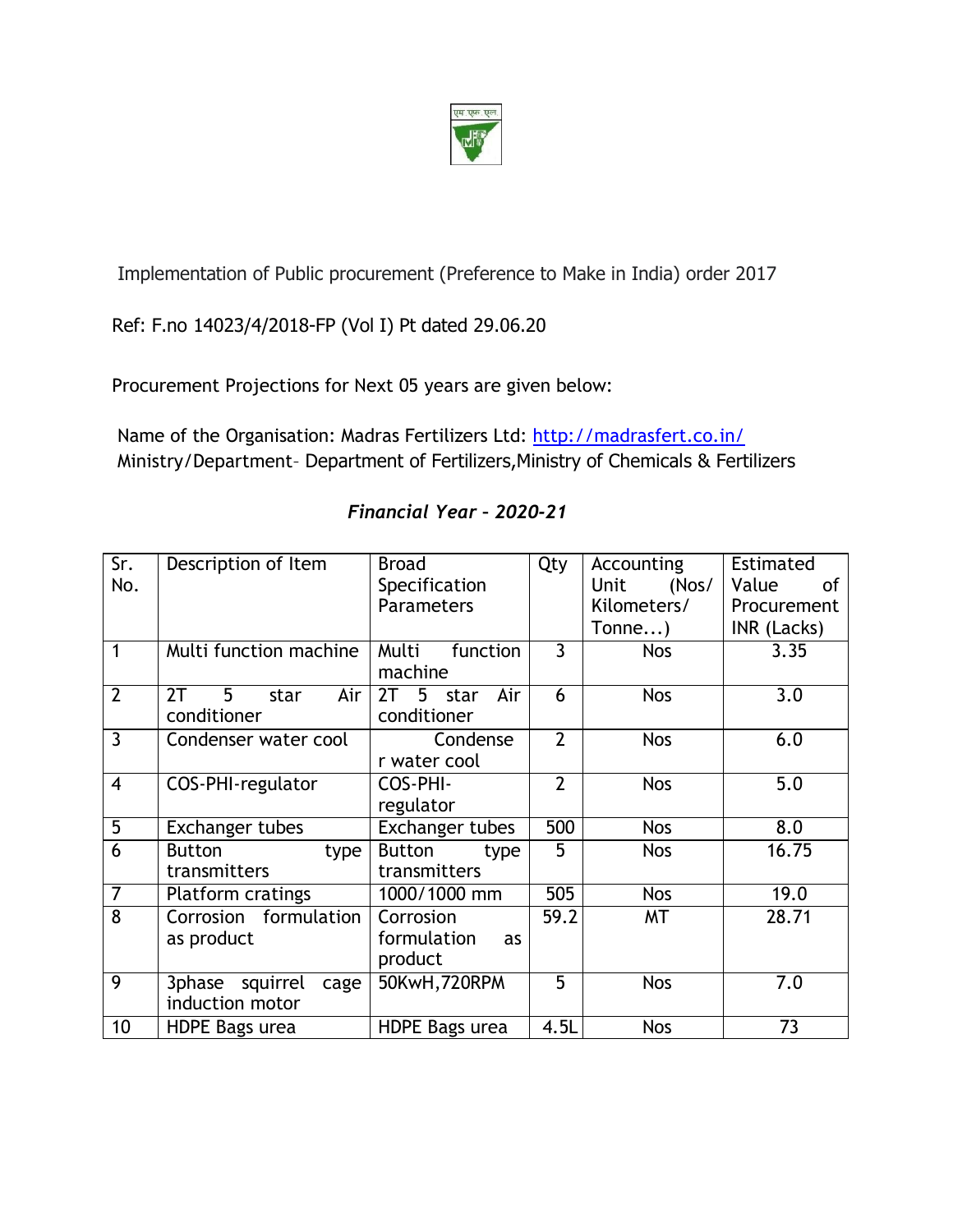# *Financial Year – 2021-22*

| Sr.            | Description of Item        | <b>Broad</b>                   | Qty            | Accounting           | Estimated          |
|----------------|----------------------------|--------------------------------|----------------|----------------------|--------------------|
| No.            |                            | Specification                  |                | <b>Unit</b><br>(Nos/ | Value<br><b>of</b> |
|                |                            | <b>Parameters</b>              |                | Kilometers/          | Procurement        |
|                |                            |                                |                | Tonne)               | INR (Lacks)        |
| 1              | Multi function machine     | Multi<br>function<br>machine   | $\overline{4}$ | <b>Nos</b>           | 4.46               |
| $\overline{2}$ | 2T<br>5<br>Air<br>star     | 2T <sub>5</sub><br>Air<br>star | $\overline{7}$ | <b>Nos</b>           | 3.47               |
|                | conditioner                | conditioner                    |                |                      |                    |
| $\overline{3}$ | Condenser water cool       | Condense                       | $\overline{2}$ | <b>Nos</b>           | 6.0                |
|                |                            | r water cool                   |                |                      |                    |
| $\overline{4}$ | COS-PHI-regulator          | COS-PHI-                       | $\overline{2}$ | <b>Nos</b>           | 5.28               |
|                |                            | regulator                      |                |                      |                    |
| $\overline{5}$ | Exchanger tubes            | Exchanger tubes                | 550            | <b>Nos</b>           | 8.8                |
| $\overline{6}$ | <b>Button</b><br>type      | <b>Button</b><br>type          | 6              | <b>Nos</b>           | 20.1               |
|                | transmitters               | transmitters                   |                |                      |                    |
| $\overline{7}$ | <b>Platform cratings</b>   | 1000/1000 mm                   | 550            | <b>Nos</b>           | 20.54              |
| $\overline{8}$ | formulation<br>Corrosion   | Corrosion                      | 66             | MT                   | 31.84              |
|                | as product                 | formulation<br>as              |                |                      |                    |
|                |                            | product                        |                |                      |                    |
| 9              | 3phase<br>squirrel<br>cage | 50KwH, 720RPM                  | 6              | <b>Nos</b>           | 8.4                |
|                | induction motor            |                                |                |                      |                    |
| 10             | HDPE Bags urea             | <b>HDPE Bags urea</b>          | 5.5            | <b>Nos</b>           | 89.22              |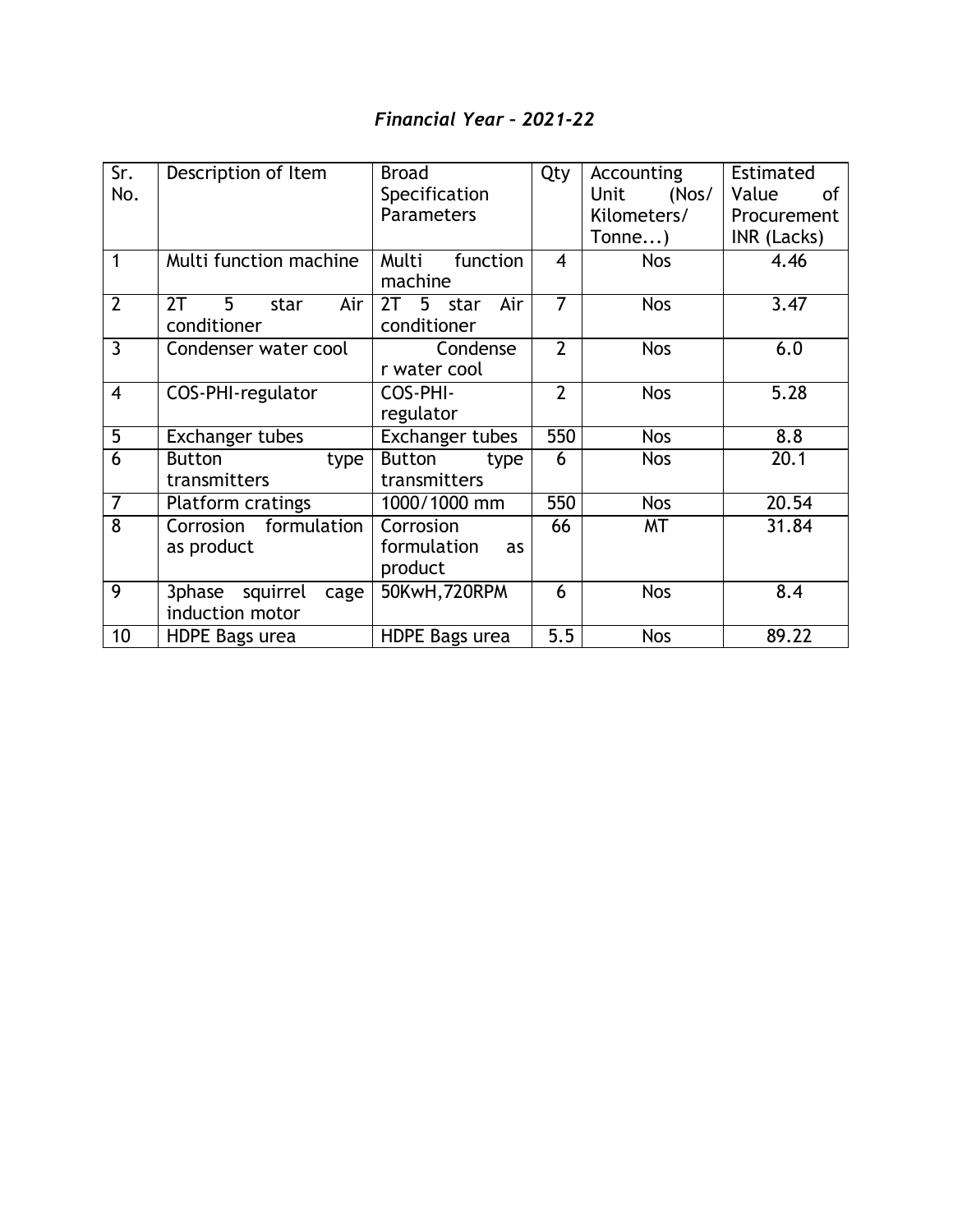## *Financial Year – 2022-23*

| Sr.            | Description of Item                             | <b>Broad</b>                              | Qty            | Accounting    | Estimated          |
|----------------|-------------------------------------------------|-------------------------------------------|----------------|---------------|--------------------|
| No.            |                                                 | Specification                             |                | Unit<br>(Nos/ | Value<br><b>of</b> |
|                |                                                 | Parameters                                |                | Kilometers/   | Procurement        |
|                |                                                 |                                           |                | $Tonne$ )     | INR (Lacks)        |
| 1              | Multi function machine                          | Multi<br>function<br>machine              | $\overline{4}$ | <b>Nos</b>    | 4.46               |
| $\overline{2}$ | $5^{\circ}$<br>2T<br>Air<br>star<br>conditioner | 5 star<br>2T<br>Air<br>conditioner        | $\overline{7}$ | <b>Nos</b>    | 3.47               |
| $\overline{3}$ | Condenser water cool                            | Condense<br>r water cool                  | $\overline{3}$ | <b>Nos</b>    | $\overline{9}$     |
| $\overline{4}$ | COS-PHI-regulator                               | COS-PHI-<br>regulator                     | $\overline{3}$ | <b>Nos</b>    | 7.9                |
| $\overline{5}$ | <b>Exchanger tubes</b>                          | Exchanger tubes                           | 600            | <b>Nos</b>    | 9.6                |
| 6              | <b>Button</b><br>type<br>transmitters           | <b>Button</b><br>type<br>transmitters     | 6              | <b>Nos</b>    | 20.1               |
| $\overline{7}$ | <b>Platform cratings</b>                        | 1000/1000 mm                              | 610            | <b>Nos</b>    | 22.78              |
| $\overline{8}$ | Corrosion formulation<br>as product             | Corrosion<br>formulation<br>as<br>product | 72             | MT            | 34.74              |
| 9              | squirrel<br>3phase<br>cage                      | 50KwH, 720RPM                             | 6              | <b>Nos</b>    | 8.4                |
|                | induction motor                                 |                                           |                |               |                    |
| 10             | HDPE Bags urea                                  | HDPE Bags urea                            | 6L             | <b>Nos</b>    | 97.33              |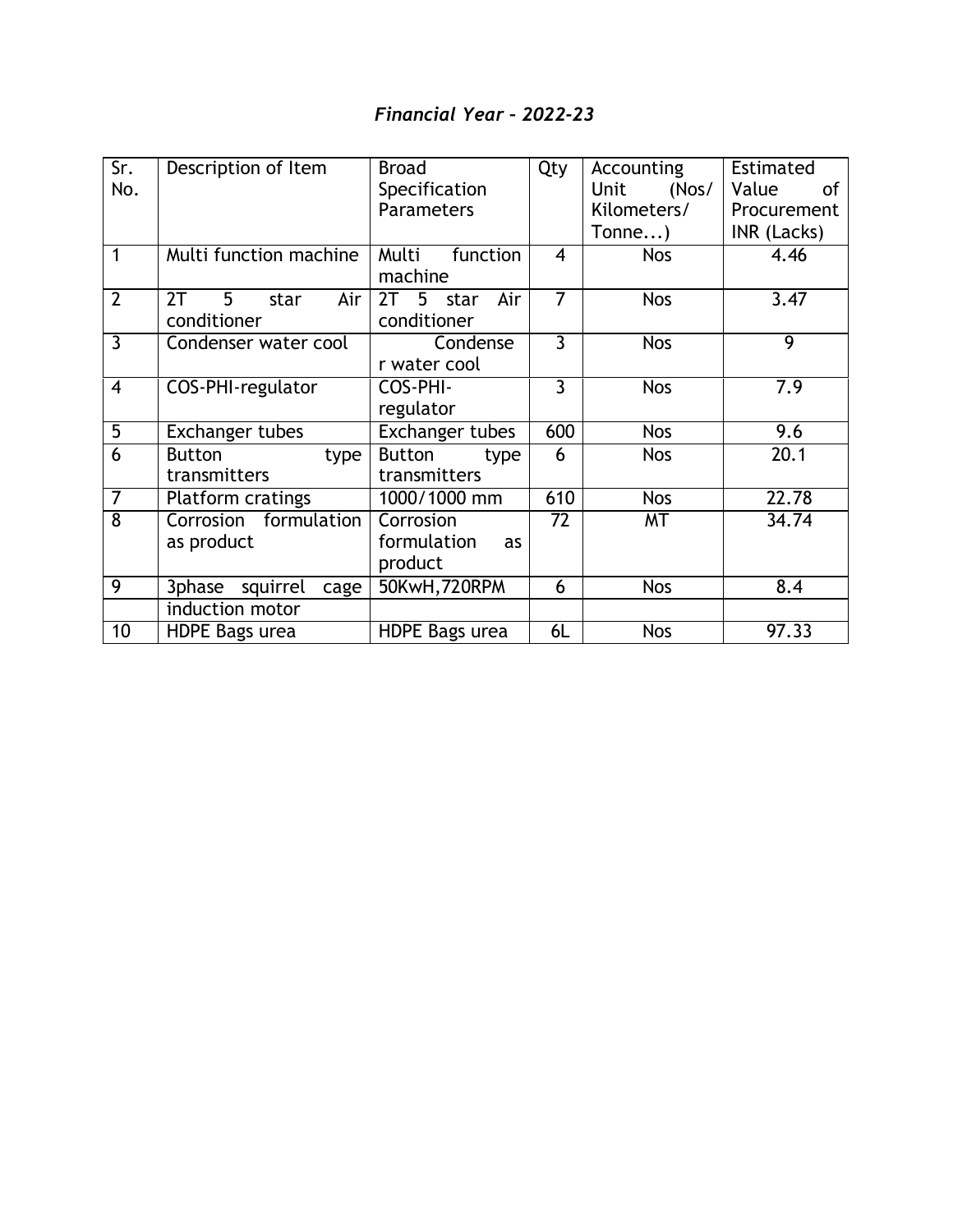## *Financial Year – 2023-24*

| Sr.            |                                  |                        |                |               |             |
|----------------|----------------------------------|------------------------|----------------|---------------|-------------|
|                | Description of Item              | <b>Broad</b>           | Qty            | Accounting    | Estimated   |
| No.            |                                  | Specification          |                | (Nos/<br>Unit | Value<br>of |
|                |                                  | <b>Parameters</b>      |                | Kilometers/   | Procurement |
|                |                                  |                        |                | Tonne)        | INR (Lacks) |
| 1              | Multi function machine           | Multi<br>function      | 5              | <b>Nos</b>    | 5.58        |
|                |                                  | machine                |                |               |             |
| $\overline{2}$ | 2T<br>$5^{\circ}$<br>Air<br>star | 2T<br>5<br>Air<br>star | 8              | <b>Nos</b>    | 3.9         |
|                | conditioner                      | conditioner            |                |               |             |
| $\overline{3}$ | Condenser water cool             | Condense               | $\overline{3}$ | <b>Nos</b>    | 9.0         |
|                |                                  | r water cool           |                |               |             |
| $\overline{4}$ | COS-PHI-regulator                | COS-PHI-               | $\overline{4}$ | <b>Nos</b>    | 10.0        |
|                |                                  | regulator              |                |               |             |
| $\overline{5}$ | <b>Exchanger tubes</b>           | Exchanger tubes        | 660            | <b>Nos</b>    | 10.56       |
| 6              | <b>Button</b><br>type            | <b>Button</b><br>type  | 6              | <b>Nos</b>    | 20.1        |
|                | transmitters                     | transmitters           |                |               |             |
| $\overline{7}$ | Platform cratings                | 1000/1000 mm           | 680            | <b>Nos</b>    | 25.39       |
| $\overline{8}$ | Corrosion formulation            | Corrosion              | 80             | MT            | 38.61       |
|                | as product                       | formulation<br>as      |                |               |             |
|                |                                  | product                |                |               |             |
| 9              | 3phase squirrel<br>cage          | 50KwH, 720RPM          | 7              | <b>Nos</b>    | 9.8         |
|                | induction motor                  |                        |                |               |             |
| 10             | <b>HDPE Bags urea</b>            | HDPE Bags urea         | 6.5L           | <b>Nos</b>    | 105.4       |